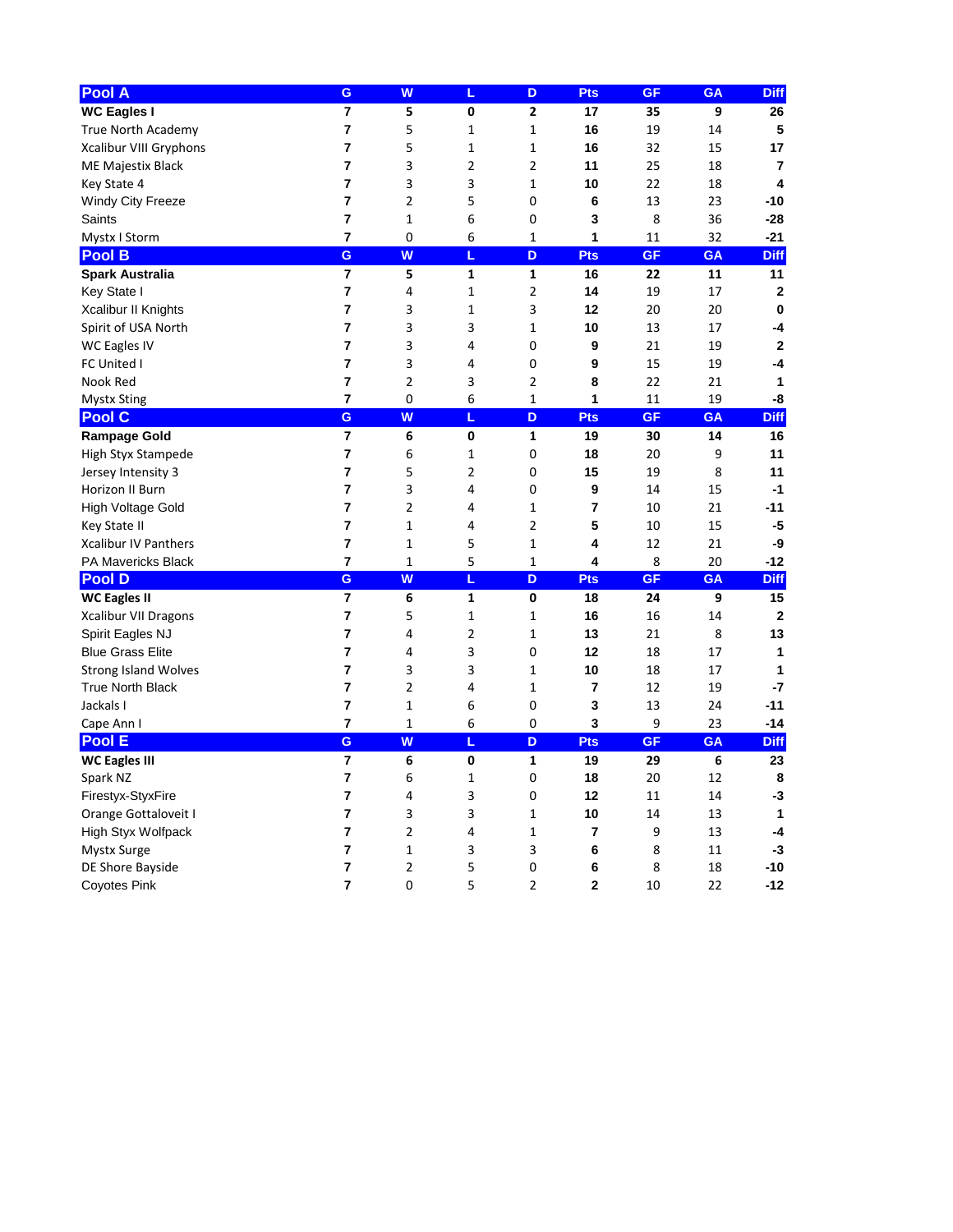| <b>Pool F</b>                 | G                       | W                       | L              | D              | <b>Pts</b> | <b>GF</b>      | <b>GA</b>      | <b>Diff</b>      |
|-------------------------------|-------------------------|-------------------------|----------------|----------------|------------|----------------|----------------|------------------|
| <b>WC Eagles VIII</b>         | 7                       | 6                       | 1              | 0              | 18         | 25             | 7              | 18               |
| <b>CNY Green</b>              | 7                       | 4                       | 2              | 1              | 13         | 18             | 13             | $\sqrt{5}$       |
| <b>Capitol Pegasus Eagles</b> | 7                       | 4                       | $\overline{2}$ | 1              | 13         | 18             | 16             | $\mathbf{2}$     |
| <b>FSC Falcons Black</b>      | 7                       | 4                       | 3              | 0              | 12         | 13             | 9              | 4                |
| <b>True North Silver</b>      | 7                       | 3                       | 3              | 1              | 10         | 12             | 15             | $-3$             |
| North Bay Crush               | 7                       | 2                       | 3              | $\overline{2}$ | 8          | 8              | 15             | $-7$             |
| Ka Pow Netherlands            | 7                       | 1                       | 4              | $\overline{2}$ | 5          | 12             | 17             | $-5$             |
| <b>IFHCK Warriors Select</b>  | $\overline{\mathbf{r}}$ | 0                       | 6              | $\mathbf{1}$   | 1          | 6              | 20             | $-14$            |
| <b>Pool G</b>                 | G                       | W                       | L              | D              | <b>Pts</b> | <b>GF</b>      | <b>GA</b>      | <b>Diff</b>      |
| <b>Lanco Premier Bobcats</b>  | $\overline{\mathbf{r}}$ | 5                       | 1              | $\mathbf{1}$   | 16         | 25             | 10             | 15               |
| Spirit USA Stars              | 7                       | 5                       | 1              | 1              | 16         | 20             | 11             | $\boldsymbol{9}$ |
| Saints Blue                   | 7                       | 5                       | $\overline{2}$ | 0              | 15         | 18             | 10             | 8                |
| <b>SC Blue Lions Pride</b>    | 7                       | 4                       | 3              | 0              | 12         | 16             | 12             | 4                |
| WC Eagles VI                  | 7                       | 3                       | 3              | 1              | 10         | 12             | 16             | -4               |
| <b>TCOYO Yin</b>              | 7                       | 3                       | 4              | 0              | 9          | 21             | 16             | 5                |
| SJ Edge Pink                  | 7                       | 1                       | 6              | 0              | 3          | 13             | 30             | $-17$            |
| <b>Stealth Storm</b>          | 7                       | 0                       | 6              | 1              | 1          | 3              | 23             | $-20$            |
| <b>Pool H</b>                 | G                       | W                       | L              | D              | <b>Pts</b> | <b>GF</b>      | <b>GA</b>      | <b>Diff</b>      |
| <b>WC Eagles V</b>            | $\overline{7}$          | 6                       | $\mathbf{1}$   | $\mathbf 0$    | 18         | 18             | 8              | 10               |
| Firestyx                      | 7                       | 5                       | $\mathbf{1}$   | 1              | 16         | 19             | $\overline{7}$ | 12               |
| Rampage Platinum              | 7                       | 5                       | $\overline{2}$ | 0              | 15         | 15             | 11             | 4                |
| Xcalibur III Liberty          | 7                       | 4                       | 2              | 1              | 13         | 19             | 14             | $5\phantom{.0}$  |
| Aim Orange                    | 7                       | 3                       | 4              | 0              | 9          | 22             | 16             | $\bf 6$          |
| <b>Mystx Stealth</b>          | 7                       | 2                       | 4              | 1              | 7          | 16             | 14             | $\mathbf 2$      |
| <b>Strong I Pumas</b>         | 7                       | 1                       | 5              | 1              | 4          | 9              | 22             | $-13$            |
| Spirit USA Victors            | 7                       | 0                       | 7              | $\pmb{0}$      | 0          | 3              | 29             | $-26$            |
| Pool I                        | G                       | W                       | L              | D              | <b>Pts</b> | <b>GF</b>      | <b>GA</b>      | <b>Diff</b>      |
| <b>The Edge</b>               | $\overline{7}$          | 6                       | 0              | $\mathbf{1}$   | 19         | 25             | 8              | 17               |
| <b>East Coast Bow Echo</b>    | 7                       | 4                       | 1              | $\overline{2}$ | 14         | 17             | 7              | 10               |
| WC Eagles VII                 | 7                       | 4                       | 1              | $\overline{2}$ | 14         | 13             | 8              | 5                |
| WCUFHA 3                      | 7                       | $\overline{2}$          | 3              | $\overline{2}$ | 8          | 8              | 10             | $-2$             |
| <b>TNT</b>                    | 7                       | 1                       | 3              | 3              | 6          | 13             | 16             | $-3$             |
| <b>Xcalibur I Freedom</b>     | 7                       | $\overline{2}$          | 5              | 0              | 6          | 12             | 17             | $-5$             |
| <b>NC Tardevils Navy</b>      | 7                       | 1                       | 4              | $\overline{2}$ | 5          | 6              | 11             | $-5$             |
| North Bay Craze               | $\overline{\mathbf{7}}$ | 1                       | $\overline{a}$ | 2              | 5          | $\overline{a}$ | 21             | $-17$            |
| <b>Pool J</b>                 | G                       | W                       | L              | D              | <b>Pts</b> | <b>GF</b>      | <b>GA</b>      | <b>Diff</b>      |
| <b>PA Mavericks Teal</b>      | $\overline{7}$          | $\overline{\mathbf{z}}$ | $\pmb{0}$      | $\pmb{0}$      | 21         | 34             | 5              | 29               |
| Shore Byrds                   | 7                       | 5                       | $\overline{2}$ | 0              | 15         | 19             | 15             | 4                |
| Spirit Eagles PA              | 7                       | 4                       | 3              | 0              | 12         | 14             | 10             | 4                |
| <b>TCOYO Yang</b>             | 7                       | 3                       | $\overline{2}$ | $\overline{2}$ | 11         | 7              | 9              | $-2$             |
| Sutter's Brigade              | 7                       | 3                       | 3              | $\mathbf{1}$   | 10         | 14             | 13             | 1                |
| <b>IFHCK Dynamics</b>         | 7                       | 3                       | 4              | 0              | 9          | 10             | 15             | $-5$             |
| Team VT 1                     | 7                       | 1                       | 5              | $\mathbf{1}$   | 4          | 6              | 20             | $-14$            |
| Wash Wolves Arctic            | $\overline{\mathbf{7}}$ | 0                       | $\overline{7}$ | 0              | $\pmb{0}$  | 2              | 19             | $-17$            |